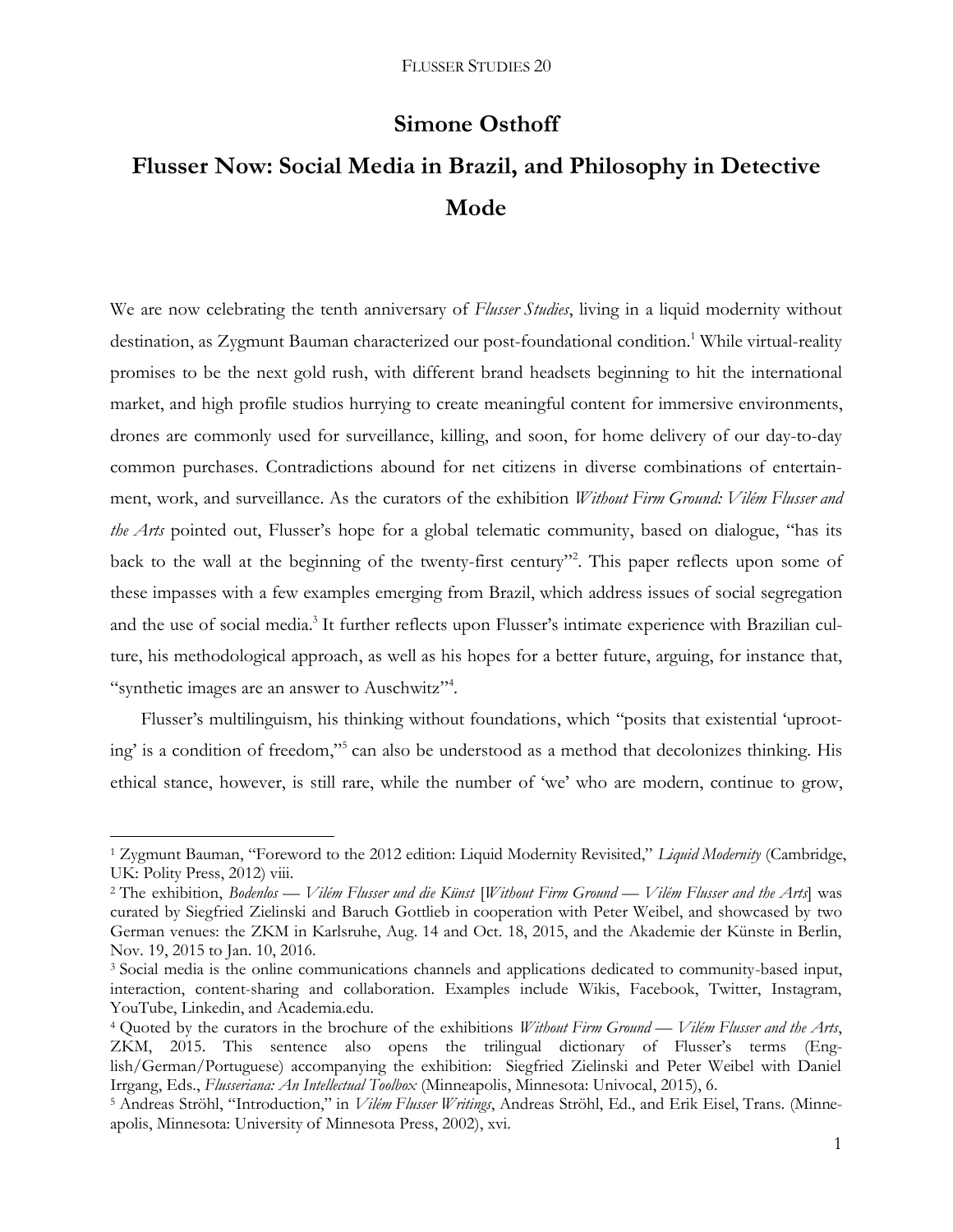often without literacy or rights to cross borders. In the face of international terrorism and reactionary domestic immigration policies, we wonder if and how one can think critically and develop political agency through social media, or without traditional literacy. And yet, despite the cacophony of selfies and memes, social networks also offer the potential for resistance and organization, even when they are used by global surveillance agencies, banks, governments, and corporations everywhere, who know about our identity, consumer patterns, and preferences, as well as our financial status. A wellknown example is the protests of the Occupy Wall Street movement, which began in the Fall of 2011, and inspired similar movements against social and economic inequality around the globe, despite the fact that it was unsuccessful.

## **Rolezinhos and "Technophagic Emergence" in Brazil**

Flusser lived in Brazil for three decades and unlike other foreign writers and scholars who spent a few years of their lives in that country, such as the Austrian Stefan Zweig, the U.S. poet Elizabeth Bishop, or the French anthropologist Claude Lévi-Strauss, he sought integration into Brazilian life as long as he believed a new type of civilization was possible from its complex mixture. Flusser explained: "For decades, I was involved in an experiment to synthesize Brazilian culture from a larger mix of Western European, Eastern European, African, East Asian, and Indian cultural phenomena."<sup>6</sup> In later essays, he reflected upon the Brazilian project, such as in "Mythical, Historical, and Posthistorical Existence." In this 1981 essay, he begins by stating: "the Brazilian situation is extraordinarily instructive for Europeans."<sup>7</sup>

In the second half of the 50s, Flusser lived through the optimism of the developmental era, when the effort to modernize the country can be summed up by the attempt to leap developmental stages in order to eventually catch up with the living standards of the first world. "Fifty years in five" was both the collective goal, and the government's motto. Flusser observed that the different Western developmental epochs—pre-historic (mythic-magical); historical (equated with writing, linear time, and later with logical reason); and post-historical (equated with telematics and technical images)—are layers which in Europe tend to be stacked upon each other, while in Brazil coexisted side by side. At first, he considered this coexistence of difference to be part of Brazil's open possibilities. But

 $\overline{a}$ <sup>6</sup> Ibid*.*, 91.

<sup>7</sup> Ibid., 117.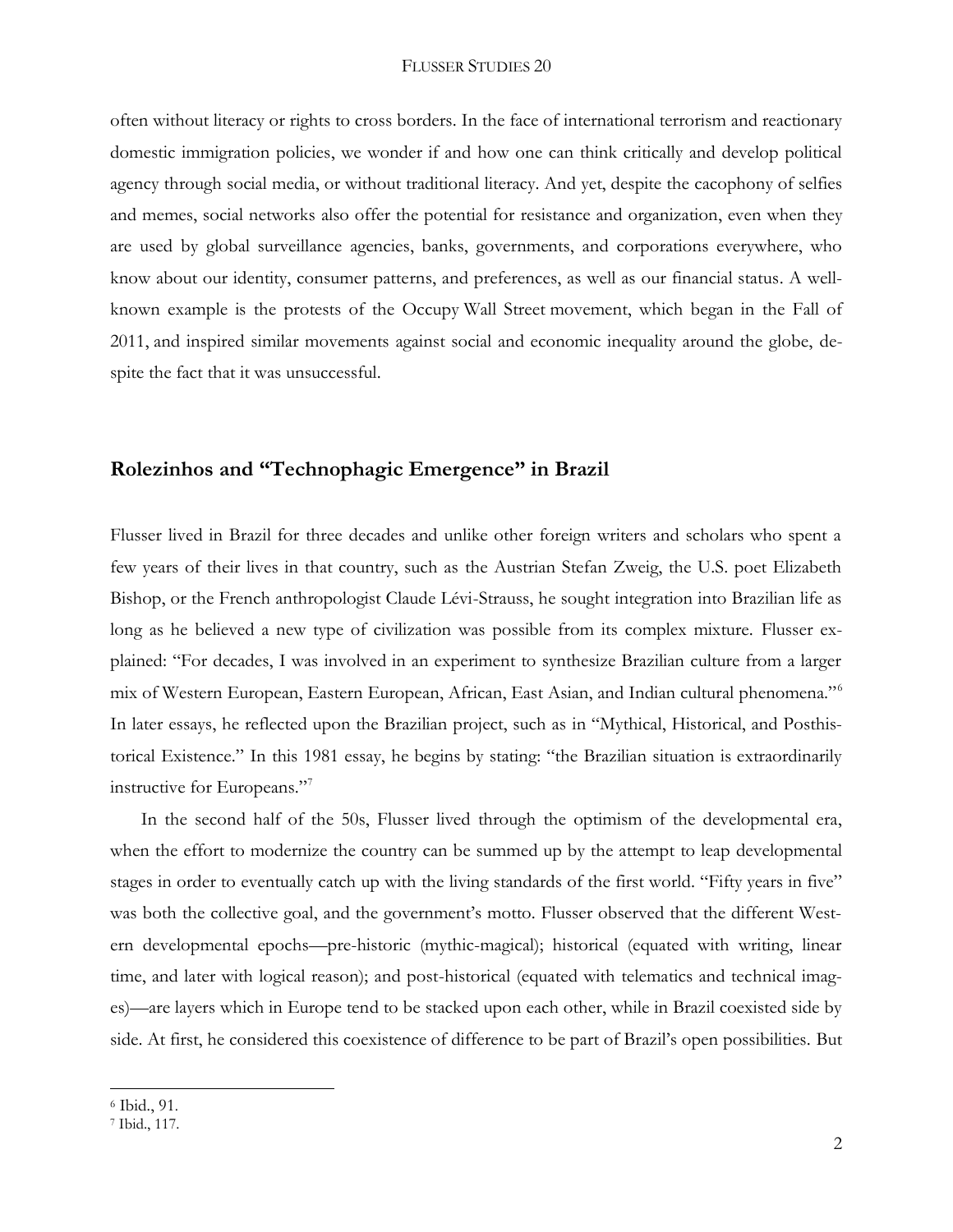#### FLUSSER STUDIES 20

after the military coup in 1964, and the first few years of a violent and repressive military dictatorship, he realized that the lack of communication among the different social classes and cultures was a problematic structure headed for disaster. When Flusser wrote the *Phenomenology of the Brazilian*, before establishing residency in Europe in 1972, he still had hopes that Brazilians could be the model *homo ludens* for the future civilizations.

We fast-forward fifty years, and in democratic Brazil, over the past decade, about eighteen million people rose out of poverty for the first time, in addition to another thirty-five million from the lower middle class, to whom the economic boom of the Lula government gave access to the market of commodities. Credit and mobile technologies were at the forefront of this transformation. And what is more, this new power which many acquired for the first time, was achieved by often skipping traditional literacy altogether.

While Brazilians continue to believe both in the possibility of becoming radically modern and in their failure to achieve that dream, the São Paulo media artist Giselle Beiguelman termed "technophagic emergence" the tendency of the digital culture in the country to devour and grind technology into new production models for collective use. Living in the poor outskirts and slums, many are using and combining technology with a DIY improvisational and creative attitude. This new lower middle class is also challenging the country's class system, which relegated creativity, at least for the poor, to the realm of carnival and soccer.

The "technophagic emergence" is also largely based upon the use of social media, as the disquieting phenomenon of the *rolezinho*, a Brazilian slang for little strolls, illustrates. <sup>8</sup> The *rolê* [stroll] was recently created by twenty-first century *flâneurs*, who began to organize, and in large numbers stroll through the luxurious shopping malls of São Paulo. These new *flâneurs* come from the poor neighborhoods in the periphery of Brazil's large cities and slums. They are young, mostly black or mulatto, and organize their "flash mob" meetings through social media. They clearly contrast with the classic nineteenth-century Parisian literary type, usually the white men of leisure, made famous by Walter Benjamin's study of Charles Baudelaire's poetry. This young generation in Brazil, claimed access to public spaces to which historically they have been barred from, due to economic inequality and unspoken laws of "propriety." By simply moving through public areas, traditionally "forbidden" to

<sup>8</sup> Pedro Erber's "The Politics of Strolling" (unpublished article in preparation for submission to the Journal of Latin American Cultural Studies), examines a number of newspaper articles, both from Brazil and the U.S. from 2013-14 about the phenomenon. In 2015, the Brazilian philosopher Marcia Tiburi, in the article "Filosofia do rolê: Ipanemismo, parque temático, e o que chamamos de cidade" [Philosophy of the *rolê*: Ipanemism, thematic park, and that which we call city], further examined the phenomenon by way of the relationship between walking and philosophizing: <http://revistacult.uol.com.br/home/2015/09/filosofia-do-role-ipanemismo-parque-tematico-e-o-que-chamamos-decidade/>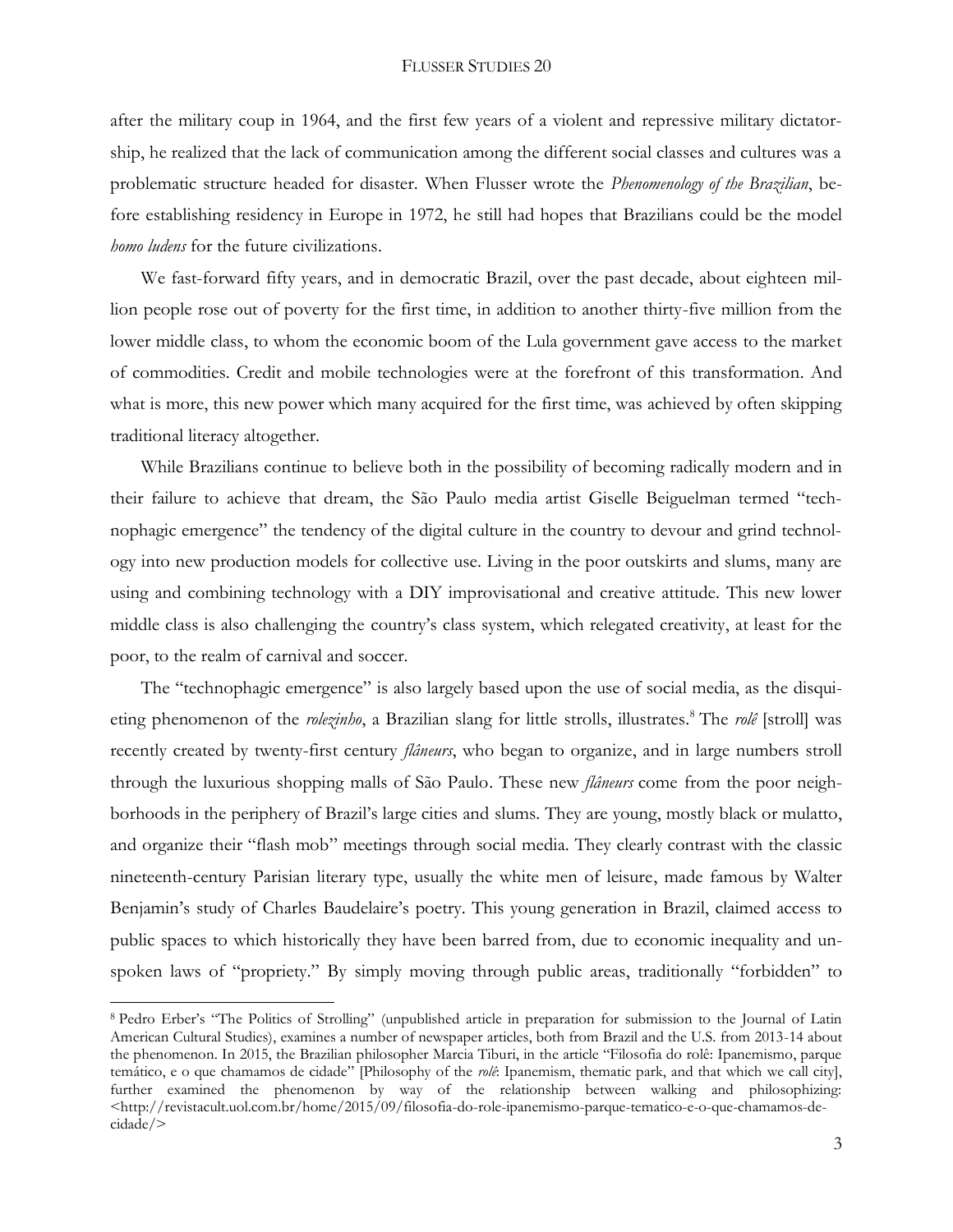them, the *rolezinhos* challenged social and spatial hierarchies, while instilling class fears in shop owners and upper middle class shoppers alike.

Brazilian culture is certainly not alone in moving into the digital era with disregard for traditional literacy, as social and economic disparities increase globally. Flusser's productive realignment of first and third world experiences, the catastrophe of Europe and the dream of Brazil, is especially relevant in terms of his method. For instance, contrary to the popular Brazilian belief (and colonialist mindset) that one philosophizes better in German, French, or English, Flusser's multidimensional philosophy, based on the fluidity of thought among multiple languages, states just the opposite. Without privileging any language as foundational, he found Portuguese, the language of his involuntary exile, to be non-contaminated by traditional metaphysical terminology, and thus capable of becoming a true language for philosophy in the future. Flusser's process of thinking in translation and attentiveness to the materiality of language is part of his methodological and ethical legacy.

In *Flusser Studies* 18, Fiona Hanley called attention to Flusser's use of chiasmus as a method in an essay titled "X, The Gesture of Essaying." Hanley emphasizes Flusser's use of the figure of the chiasmus, and not just in the form of a literary figure that implies repetition and reversal of the order of a clause, but also in relation to the research method. For instance, when Flusser argues that science, as a form of fiction, can be seen as an art practice, and that art making, as a form of theorizing, can be seen as a kind of science.<sup>9</sup> Flusser's apparent lack of methodology, is further explored in this issue of *Flusser Studies* by Camilla Mozzini's article "For a Flusserian Method," in which she observes that Flusser's way of thinking in the very act of writing, may well be an "anti-academic elixir," infiltrating in small homeopathic doses, formal academic rituals.

## **Pop Philosophy: A Detective's Approach**

 $\overline{a}$ 

In her new memoir *M Train*, Patti Smith, the American "punk poet laureate" calls attention to a current cultural shift by stating: "Yesterday's poets are today's detectives. They spend a life sniffing out

<sup>9</sup> Vilém Flusser, "On Memory (Electronic or Otherwise)", *Leonardo*, Vol. 23, No. 4, (1990): 399. The text in the original is: "If we abandon the idea of possessing some identifiable hard core, and if we assume we are imbedded within a relational network, then the classical distinction between 'objective knowledge' and 'subjective experience' will become meaningless. If intersubjectivity becomes the fundamental category of thinking and action, then science will be seen as a kind of art (as an intersubjective fiction), and art will be seen as a kind of science (as an intersubjective source of knowledge)."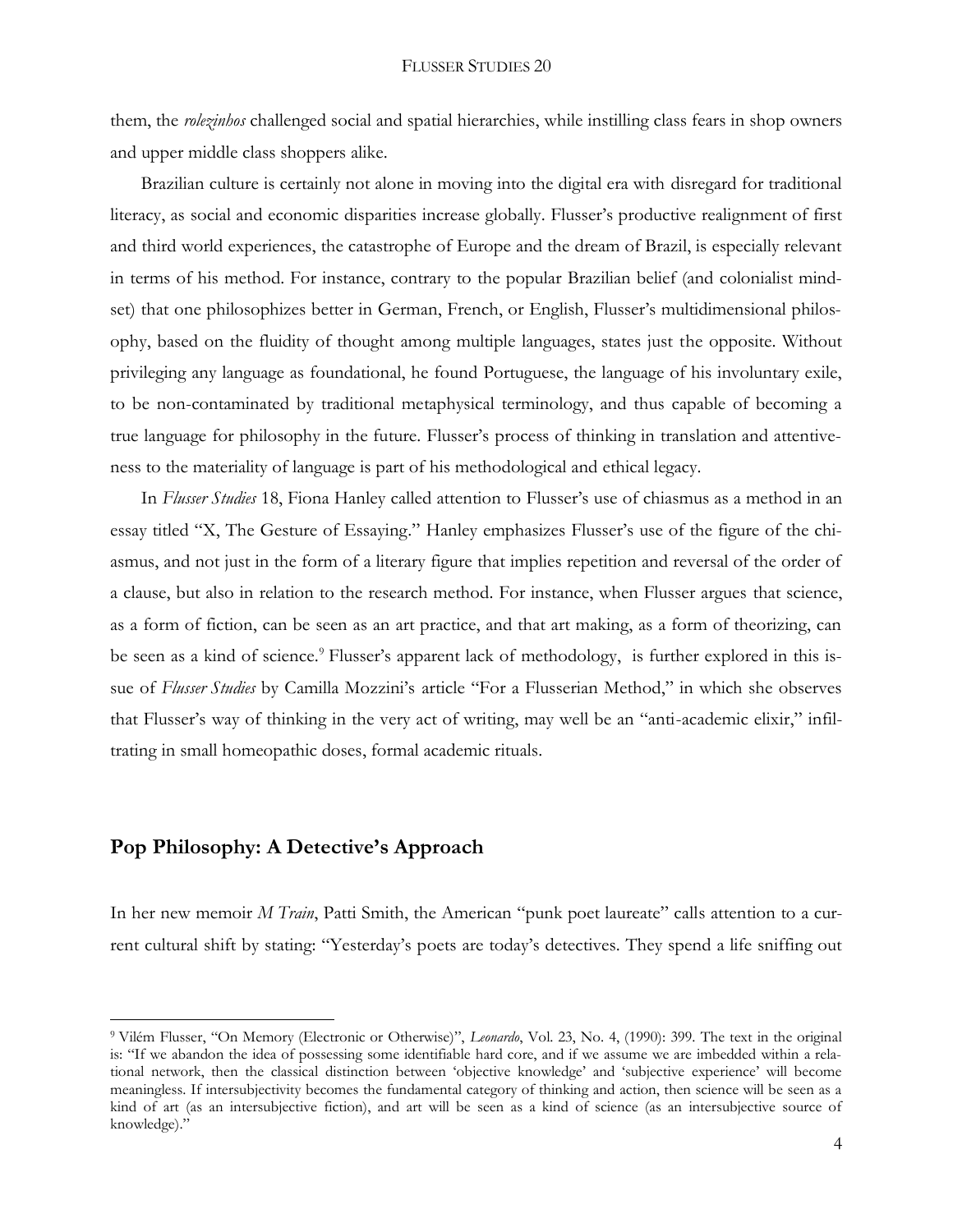#### FLUSSER STUDIES 20

the hundredth line, wrapping up a case, and limping exhausted into the sunset."<sup>10</sup> Smith gives as example the detectives on TV series who sustain her: Linden and Holder in *The Killing*; Goren and Eames in *Law & Order*; Horatio Caine in *CSI: Miami*. Her interest in their method of problemsolving is complemented by her meditation on time: "Real time, I reasoned, cannot be divided into sections like numbers on the face of a clock. If I write about the past as I simultaneously dwell in the present, am I still in real time? Perhaps there is no past or future, only the perpetual present that contains this trinity of memory."<sup>11</sup>

Flusser's concept of post-history offers another perspective on time, while connecting three decades of his publications. This is the argument made by Rodrigo Duarte, who argued that Flusser's concept of post-history is the hinge between the two major periods of his work, thus connecting early works from the 60s—his more metaphysical writings on language and history, such as the 1965 *History of the Devil*—and Flusser's more famous 80s theory of media—beginning with *Für eine Philosophie der Fotografie*, 1983—his analysis of technical images, apparatus, and program.<sup>12</sup>

Flusser's *Pós-Historia. Vinte instantâneos e um modo de usar* [Post-history. Twenty Instances and a User's Guide], written in the 1970s and first published in Brazil in 1983, is a collection of short lectures he gave in Marseille, Jerusalem, and São Paulo.<sup>13</sup> In chapter one, the user's guide, he invites the reader to approach the essays in any sequence, as the following nineteen studies rethink history and geography as nodes of a larger network. On page 89, Flusser pointed out: "Migration shuffled history and geography." Some essays deal with general considerations on methodology by examining, for instance, linearity including that of cause-and-effect, other essays take examples, as models, from the fields of theology, aesthetics, and communication. But even without an established sequence for the chapters, Flusser observed that this book begins in despair and unfolds towards a tenuous hope, from the concentration camps and the reification of people in Auschwitz, to cybernetics and interrelational networks.

Flusser's *Post-history*, gives one a bird's eye view of concepts he develops in depth elsewhere. In *Phenomenology of the Brazilian*, for instance, Flusser stressed the juxtaposition of oral traditions and digital technologies. A contrast important to his theory of the *homo ludens* in terms of creative potential, which others also emphasized, such as the U.S. media scholar Gregory Ulmer, and the Brazilian artist Hélio Oiticica, who both saw in the Brazilian samba, more than a literal dance form; and further ap-

 $\overline{a}$ 

<sup>10</sup> Patti Smith, *M Train* (New York: Alfred A. Knopf, 2015), 32.

<sup>11</sup> Ibid. 83.

<sup>12</sup> Rodrigo Duarte, *Pós-História de Vilém Flusser: Gênese-Anatomia-Desdobramentos* [*Vilém Flusser's Posthistory: Genesis-Anatomy-Consequences*], (São Paulo: AnnaBlume, 2013).

<sup>13</sup> Vilém Flusser, *Pós-HIstória. Vinte Instantâneos e um Modo de Usar* (São Paulo: AnnaBlume, 2011.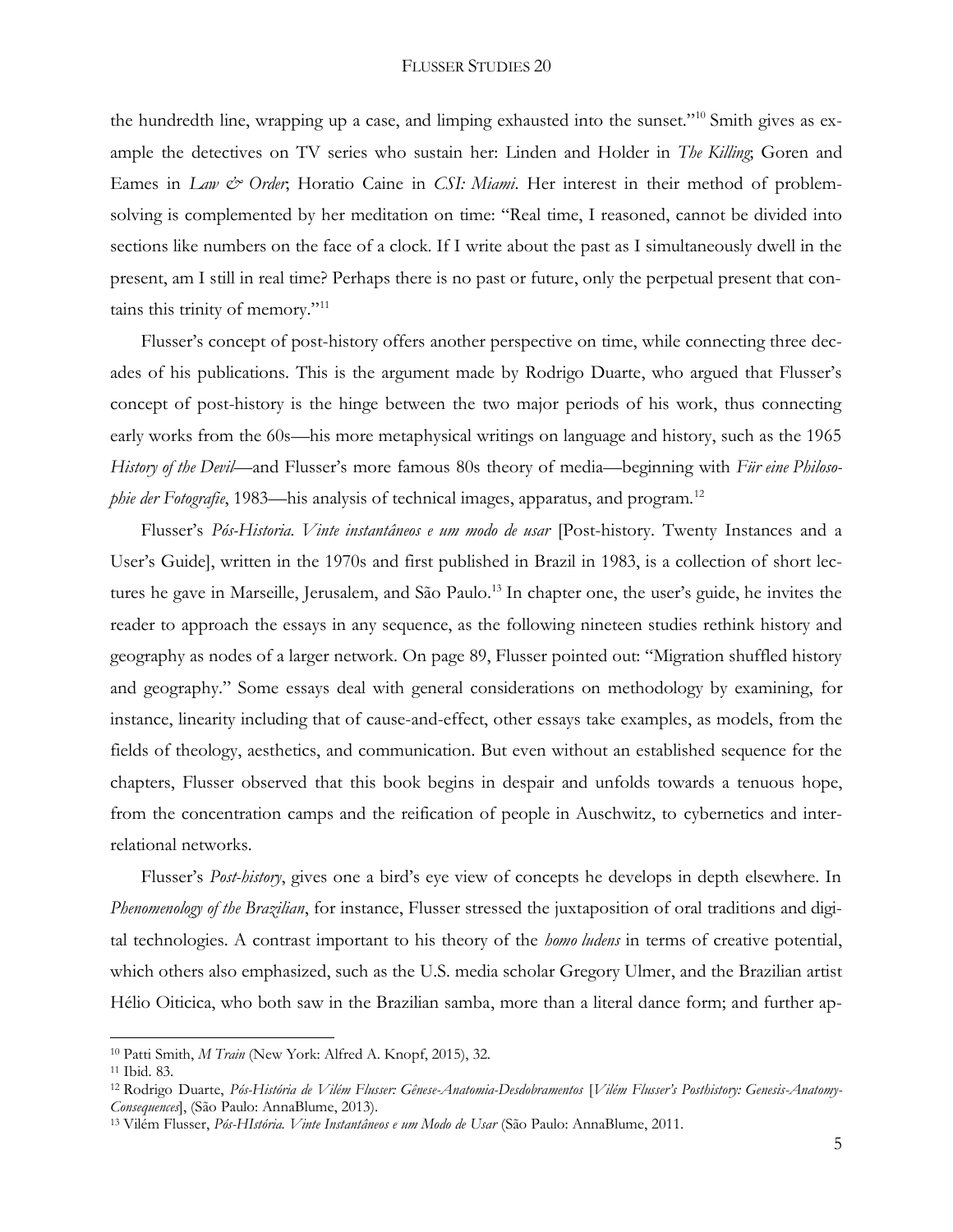proached it as a figurative cultural style of turning information into knowledge.<sup>14</sup> This cultural clash continues and will be addressed, in the next section, in the work of Brazilian anthropologist Eduardo Viveiro de Castro.

Patti Smith's preference for a "clock with no hands," the metaphor she employed to reflect upon real time, contrasts, for instance, with the multiplication of clocks in Christian Marclay's film, *The Clock*, 2010, even though both Smith and Marclay emphasize paradoxes of time. Marclay is a media artist working with all sorts of mechanical, electronic, and digital technologies. His film meditates on time through reel footage. *The Clock* is a twenty-four hour film that functions as an actual clock. Besides showing the time, it is also a cinematic mise en abyme, created by thousands of film clips, in which clocks and watches are prominently displayed. Marclay ordered this material second by second, remixing scenes, genres, styles, and spoken languages from the archives of a century of film history. In real/reel time, audiences see actors aging, technology and material culture evolving. At this forever now, like Smith's "clock with no hands," we wonder, when does the present become the past?

Objectivity, the rigor to approach one's "object" of study, is likewise, progressively questioned, and even suspended by philosophers such as Avital Ronell, who approximating Patti Smith's fondness for detective series, suggests we approach our "object" of inquiry, not as a police officer going after a suspect, but in detective mode, turning in our badge and assuming a different rapport with the truth. In our post-foundational era, according to Ronell, all transcendental navigation systems are down. "To the extent that one may no longer be simply guided—by Truth, by light or logos decisions have to be made."<sup>15</sup> One detective's approach is given by Bunk in the HBO series *The Wire*: "You know what you need at a crime scene? Soft eyes," Bunk points out. "If you have hard eyes, you're just staring at the tree and missing the forest."<sup>16</sup>

Increasingly of interest to different fields of research is the point of view of the object, which challenges both notions of objectivity and anthropocentrism, as Flusser did with his *Vampyroteuthis Infernalis*, originally published in German in 1987. On the back cover of the English translation, Flusser emphasizes intersubjective methods over 'pure' objectivity:

<sup>14</sup> Gregory Ulmer, "The Miranda Warnings: An Experiment in Hyperrhetoric," in *Hyper/Text/Theory*, ed. George Landow (Baltimore: Johns Hopkins Univeristy Press, 1994), 367. Hélio Oiticica, *Aspiro ao Grande Labirinto* [I aspire to the great labirynth] (Rio de Janeiro, Rocco, 1986).

<sup>15</sup> "Confessions of an Anacoluthon: Avital Ronell on Writing, Technology, Pedagogy, Politics" with D. Diane Davis. *JAC: A Journal of Composition Theory.* 20.2 (2000): 243-281.

<sup>16</sup> "Soft Eyes" is the title of the second episode of the fourth season of the HBO original series *The Wire*. Written by David Mills from a story by Ed Burns & David Mills.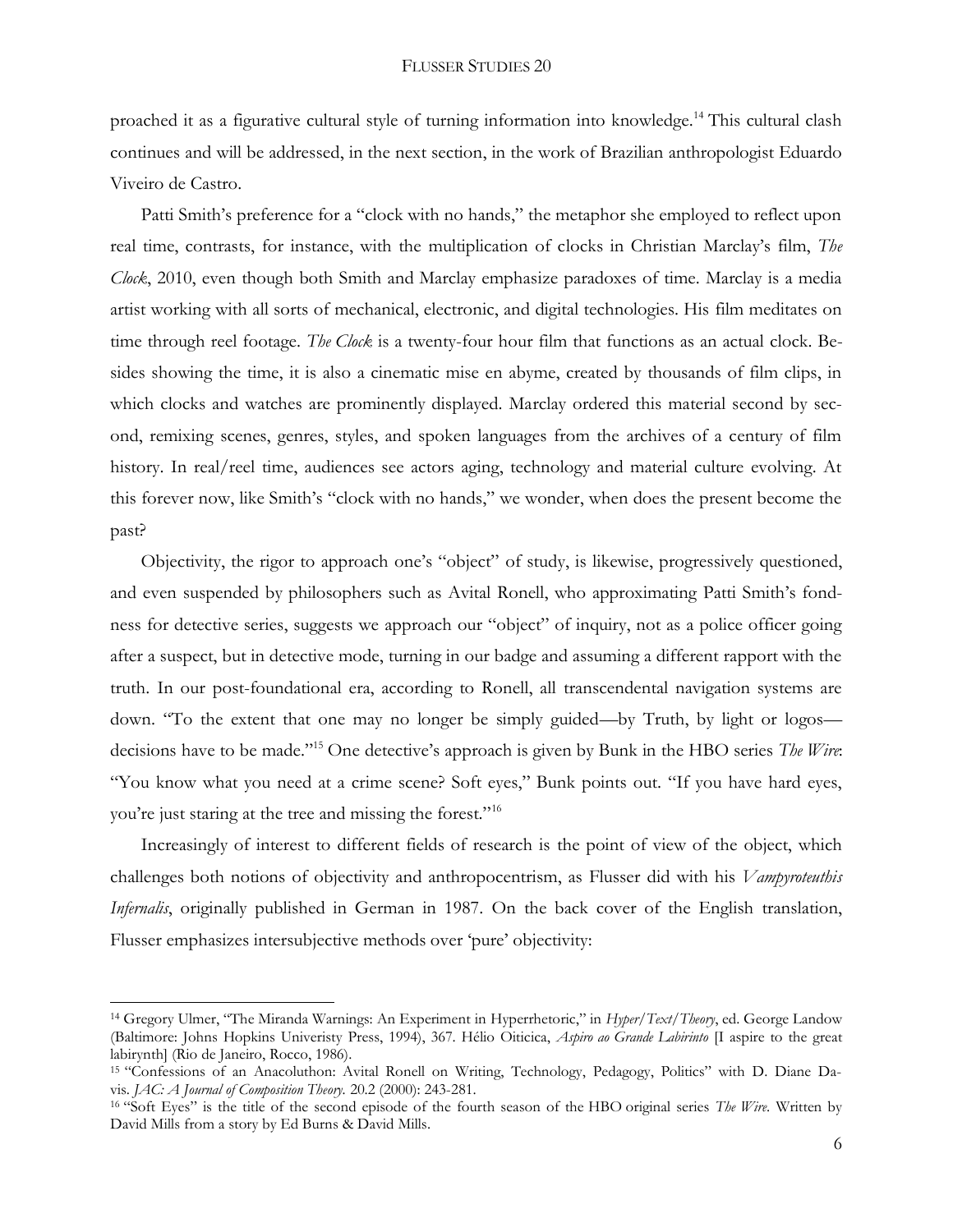#### FLUSSER STUDIES 20

Science is interesting precisely because it relates to me. It is a human function just as much as breathing is: it is an existential interest. And an entirely objective science would be uninteresting, inhuman. The search for scientific objectivity is revealing itself in its its continual advancement not as a search for "purity", but as pernicious madness. The present essay demands that we give up the ideal of objectivity in favour of other intersubjective scientific methods.<sup>17</sup>

Binary concepts, such as subject and object, nature and culture, us and them, are increasingly unproductive. In the visual arts, an example that questions these boundaries in art, in addition to Marclay's, is the literal transhuman amalgamation created by Eduardo Kac and titled *Natural History of the Enigma*, 2003-08. This living petunia plant created in the science lab combines DNA from a plant and from a human animal. Working with telepresence and bio art for three decades, Kac was always interested in the point of view of the other, whether of a robot or a living being. In the 80s and 90s, he explored the point of view of telerobots and bats, for instance, and since 1999 with bio art, he became further interested in hybrid life forms. In his work, objects are never simply matter, passive, and brute. They echo concepts, such as Bruno Latour's *Agent Network Theory*, or Jane Bennet's *Vibrant Matter*, both of whom propose an agency that emerges from ad hoc configurations of human and nonhuman forces. 18

### **Decolonizing Thought: What do we owe the "object" of study?**

The anthropocentric shift performed by Flusser's *Vampyroteuthis Infernalis*, which reflects on human animals from the point of view of a deep-sea animal, in addition to Flusser's suggestion that we abandon the idea of possessing some identifiable essence or hard core, is similar to Eduardo Viveiro de Castro's critical contribution in the field of Anthropology. In his book-manifesto, *Metafísicas Canibais*, he questioned: "What does Anthropology owe, conceptually, to the cultures it studies? [...] Wouldn't it be in this relationship, that the originality of Anthropology lies: in this alliance, always equivocal, but in close inspection, fecund, between the conceptions and practices originated in the worlds of the 'subject' and of the 'object'?" And Viveiro de Castro continues, "Is Anthropology

<sup>17</sup> Vilém Flusser, *Vampyroteuthis Infernalis*, Rodrigo Novaes Trans. (New York: Atropos Press, 2011).

<sup>18</sup> Bruno Latour, *An Inquiry into Modes of Existence: An Anthropology of the Moderns*, trans. Catherine Porter, (Cambridge: Harvard University Press, 2013). Jane Bennett, *Vibrant Matter: A Political Ecology of Things* (Durham: Duke University Press, 2010).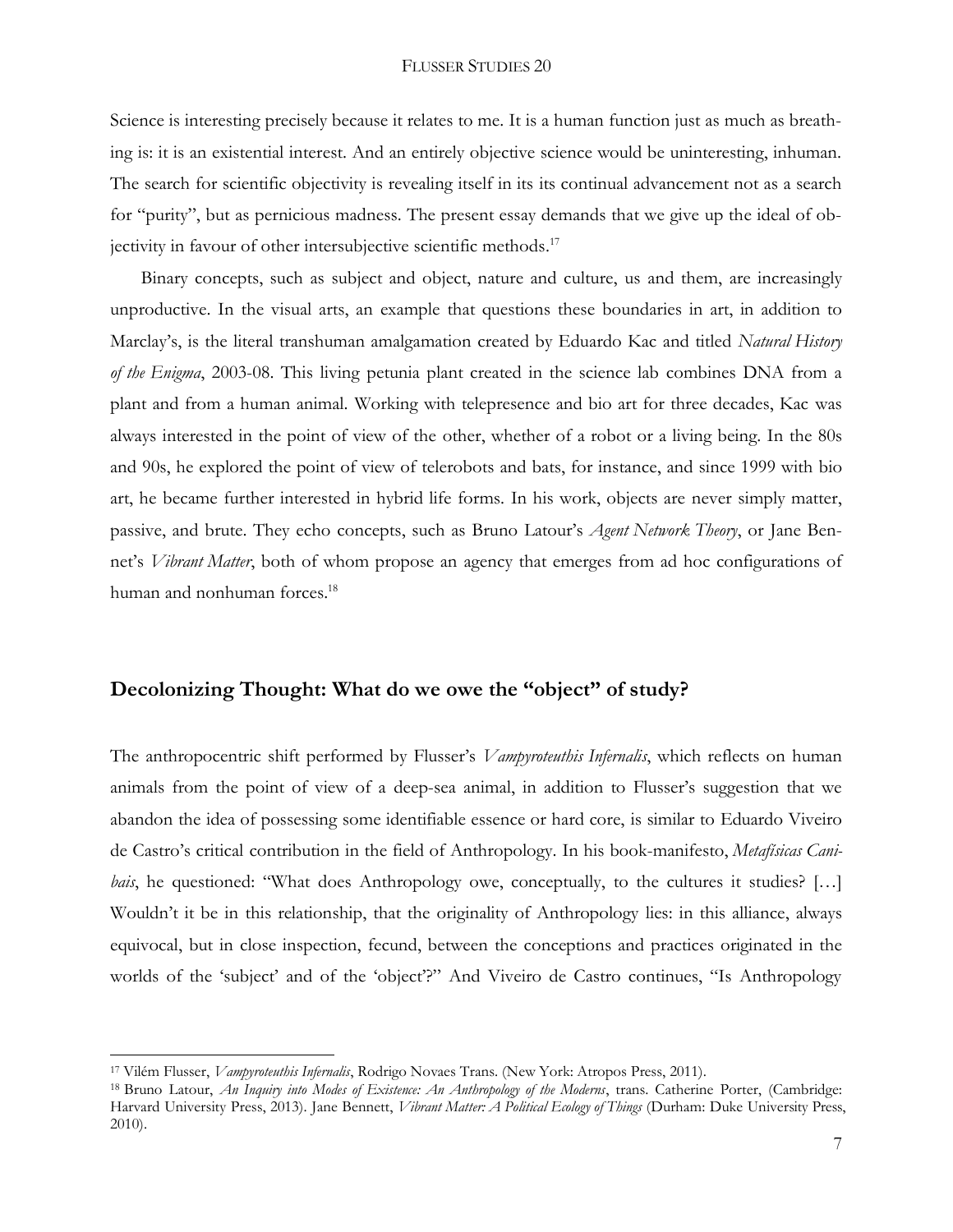ready to completely assume its real mission, to be the practical-theory of the permanent decolonization of thought?"<sup>19</sup>

In the introduction to the book *A Queda do Céu* [The Falling Sky], written by the Yanomami shaman and political activist David Kopenawa and the French anthropologist Bruce Albert,<sup>20</sup> Viveiro de Castro further stressed this methodological turn by emphasizing the ethnographic pact between Kopenawa and Albert. This large seven-hundred-page book, covers thirty years of dialogue between the authors (both with a unique life story), in which they examine the poetic-metaphysical bases of two different cultures. As Flusser did with *Vampyroteuthis*, a *A Queda do Céu* makes us see through the eyes of the other, in this case, a millennial culture from an area deep in the Amazon region between Brazil and Venezuela. Here the traditional "object" of study from an oral culture representing itself through images and writing. Translation between voice and writing, between cultures, and among languages (Yanomami, Portuguese, and French) is also a key feature of this book, along with the analysis of our culture which has been destroying the Yanomami's way of life, both with kindness (missionaries and on occasion government agencies) and violently (miners and corporations). Kopenawa questions our notion of progress and makes a bleak prognosis for the future of indigenous cultures. The same bleak future the shaman foresees for our own civilization, which he terms "the people of the commodity."

The shifting perspectives of subject and object, along with issues of representation and voice, are also currently of interest in Brazilian cinema, as part of the country's "technophagic emergence." Fifty years after the beautiful and internationally awarded 1959 film *Black Orpheus*, made in Brazil by the French director Marcel Camus, it is from the poor and excluded periphery of large cities that visual narrative innovation comes from, at a time when Brazilian cultural institutions, from federal universities to public museums struggle to survive yet another economic crisis. The 2015 film, combining science fiction and documentary, by Adirley Queirós, titled *Branco Sai, Preto Fica* [Whites Leave, Blacks Stay] exposes the racism and violence, which until recently were "invisible" behind the myth of the Brazilian "racial democracy." In the film, a researcher from the future interviews two men who were permanently disabled by police brutality back in 1986. *Branco Sai, Preto Fica* is a protest

 $\overline{a}$ 

<sup>19</sup> Eduardo Viveiro de Castro, *Metafísicas Canibais: Elementos para uma antropologia pós-strutural* (São Paulo: Cosacnaify, 2009), 20. English translation mine.The Portuguese original text reads: "O que deve conceitualmente a antropologia aos povos que estuda? […] Não estaria aí a originalidade da antropologia: nessa aliança sempre equívoca, mas amiúde fecunda, entre as concepções e práticas provenientes dos mundos do 'sujeito' e do 'objeto'? And he continues, "A antropologia está pronta para assumir integralmente sua verdadeira missão, a de ser a teoria-prática da descolonização permanente do pensamento?"

<sup>20</sup> David Kopenawa and Bruce Albert, *A Queda do Céu: Palavras de um xamã yanomami*, Beatriz Perrone-Moisés, Trans. (São Paulo: Companhia das Letras, 2010). The book was originally published in France in 2010 as *La Chute du Ciel: Paroles d'un chaman yanomami. The Falling Sky: Words of a Yanomami Shaman* was published by Harvard University Press in 2013.